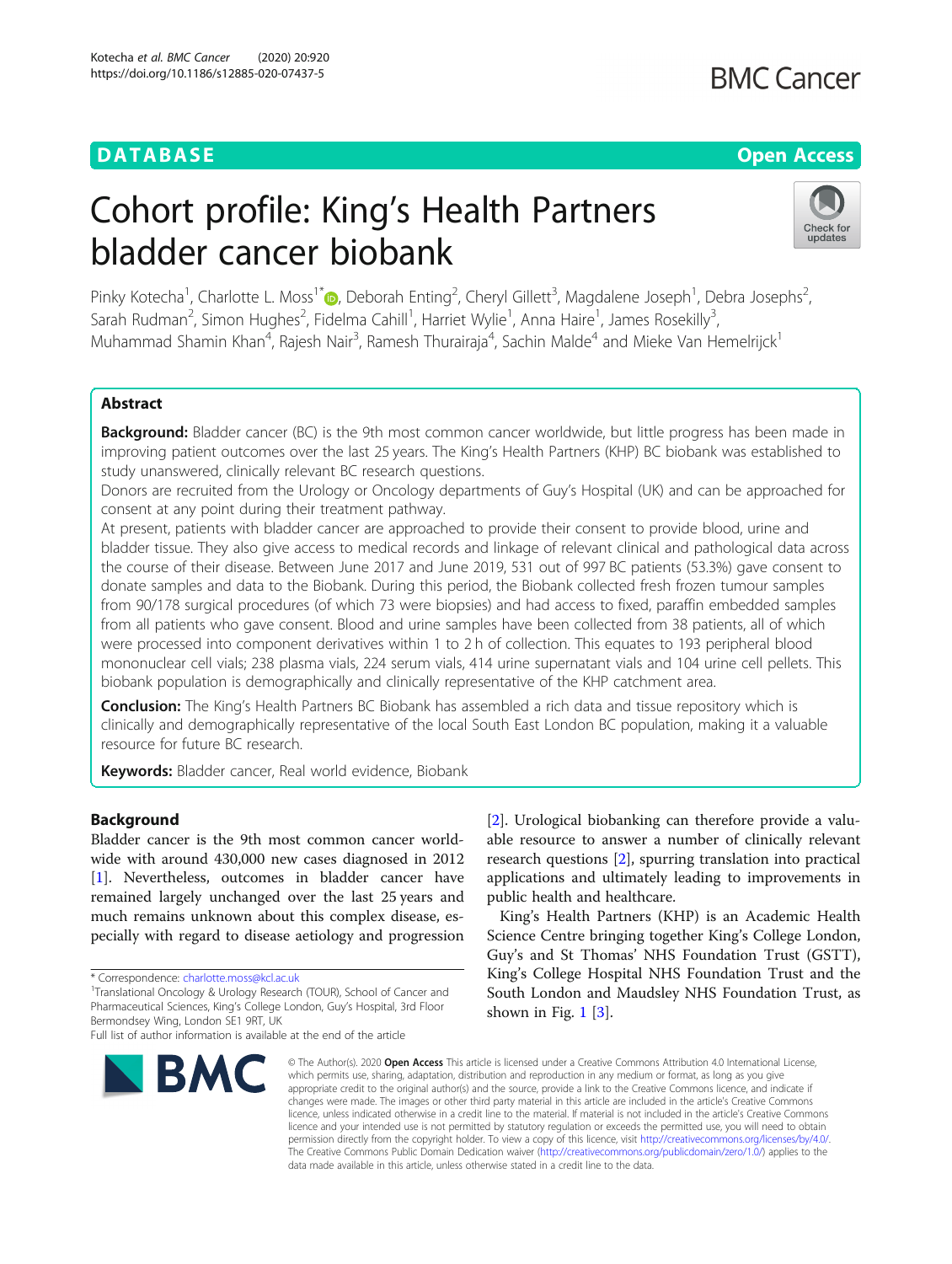<span id="page-1-0"></span>

The KHP Bladder Cancer Biobank was established in April 2017 as part of the overarching KHP Cancer Biobank. Bladder cancer patients are recruited from the Urology and Oncology departments of Guy's Hospital and provide their consent to donate blood, urine, tissue surplus to diagnostic requirements and extra tissue samples just for the Biobank. Patients may be approached to give consent at any point of their treatment journey, therefore allowing the Biobank to access residual material from an earlier diagnosis. Thus, although patients only started giving their consent from June 2017, the Biobank has samples collected both before and after this date. Clinical data relevant to bladder cancer can be linked to the biobank samples and data across the entire patient treatment journey. The resource encourages translational research and provides a bridge to patient care. The Biobank samples can be used to exhaustion, creating new research data that can be re-used by investigators. In addition, there is a potential for patients of the KHP Bladder Cancer Biobank to be linked to our

ongoing Trials within Cohort Study (TWiCs), the Graham Roberts Study [[4\]](#page-7-0), which provides a unique opportunity to answer a wide variety of research questions of a clinical, mechanistic, as well as supportive care nature in the area of bladder cancer.

The KHP Cancer Biobank is licenced by the Human Tissue Authority (reference number 12121) and is a NHS Research Ethics Committee approved Tissue Bank with generic ethical approval to supply bioresources (reference number 18/EE/0025) [\[5](#page-7-0)].

Because of our catchment area (Fig. 1), KHP covers a wide range of ethnic and socioeconomic backgrounds, hence providing a unique and valuable resource.

#### Construction and content

A recent audit of the KHP Bladder Cancer Biobank highlighted that between April 2017–June 2019, 1089 patients were seen in a bladder clinic, with 997 subsequently diagnosed with bladder cancer. 552 patients gave their consent and following exclusion due to miscoding,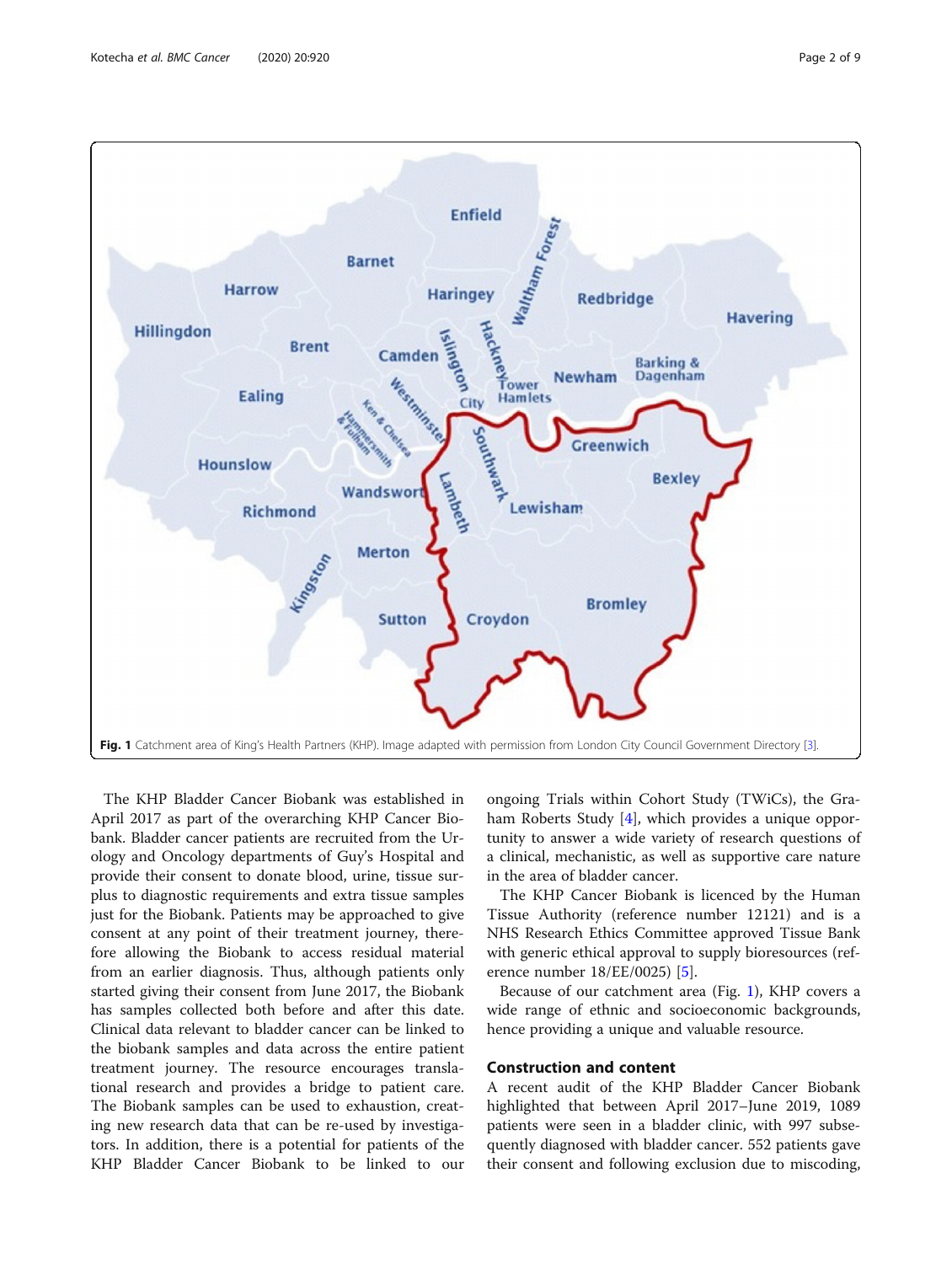531 (53.3%) were included in the KHP Bladder Cancer Biobank. Recruitment for the biobank is ongoing (Fig. 2).

The patients who gave consent to the KHP Bladder Cancer Biobank can be considered representative of the total KHP bladder cancer population attending clinics at GSTT, therefore making the biobank an ideal platform to explore the different features of bladder cancer. The mean age of the overall bladder cancer population seen at GSTT between April 2017 and June 2019 was 70.9 years (SD: 11.6), as compared to 71.03 years (SD: 10.55) for the biobanked population (Table [1\)](#page-3-0). In addition, we observed similarities in sex distribution (78.9% males in the consented population vs 74.9% in the total population) and tumour grade distribution (e.g. 62.0% Grade 3 in the consented population vs 59.6% in the total population) (Table [2](#page-4-0)).

#### Tissue/ biospecimen repository

The KHP Bladder Cancer biobank includes fixed, paraffin embedded samples that are surplus to diagnostic requirement from all patients who gave consent and underwent a surgical procedure. Where possible, the Biobank collects fresh tumour and normal tissue from both resections and at biopsy. The Biobank has specialist Advanced Practitioners who review all potential specimens for suitability and are trained to partially dissect a fresh specimen and take samples for research but without impacting on the diagnostic integrity. Fresh frozen tissue is validated and stored at − 80 °C until required. All procedures are fully documented, and ischaemic

times recorded, generating a specific sample-related data that can be provided to users of the resource.

During the 2-year audit period, the Biobank has collected fresh frozen tumour samples from 90/178 surgical procedures (of which 73 were a biopsy). Fixed, paraffinembedded blocks are available from all 178 surgical procedures and if the Biobank so wished, it could request access to any tissue samples taken from the 531 patients who gave their consent.

Matched whole blood samples are also collected, from which a number of derivates are obtained including peripheral blood mononuclear cells (PBMC), plasma, serum and red blood cells. The derivatives are aliquoted, frozen and stored at − 80 °C. From urine samples, derivatives of urine supernatant and urine cell pellets are also generated and similarly stored. Similar to the tissue collection, data is recorded on processing procedures and times, number of derivatives and volume per aliquot.

Both blood and urine samples have been collected for 38 patients, which have been processed into 193 peripheral blood mononuclear cell vials; 238 plasma vials, 224 serum vials, 414 urine supernatant vials and 104 urine cell pellets.

A unique biobank identifier is automatically assigned to each new sample, which links to the donor. A second Research ID number is also created at the same time, which is used by researchers. Hence, this double anonymisation system provides the biobank with inbuilt security processes which protect patient data. Moreover, this ensures the collection of comprehensive data profiles as pathological data is linked to clinical patient data.

| KHP BCaBB April 2017-June 2019                                            |                                                                                                                                                                                             |                                                                                                                                                           | ongoing |
|---------------------------------------------------------------------------|---------------------------------------------------------------------------------------------------------------------------------------------------------------------------------------------|-----------------------------------------------------------------------------------------------------------------------------------------------------------|---------|
| 531 Bladder Ca patients                                                   | <b>Tissue</b>                                                                                                                                                                               |                                                                                                                                                           |         |
|                                                                           | 90 Fresh Frozen<br>Historic Formalin-Fixed Paraffin-Embedded<br>224 Serum<br>238 Plasma<br>193 Peripheral Blood Mononuclear Cells<br>414 urine supernatant vials<br>104 urine cell pellets. | Data<br><b>Clinical</b><br>Demographic<br>Diagnosis<br>Comorbidities<br>Smoking<br>Treatment<br>Outcome<br>Pathological<br>Histological<br>Grade<br>Stage |         |
| Fig. 2 Data and tissue repository available in KHP Bladder Cancer biobank |                                                                                                                                                                                             |                                                                                                                                                           |         |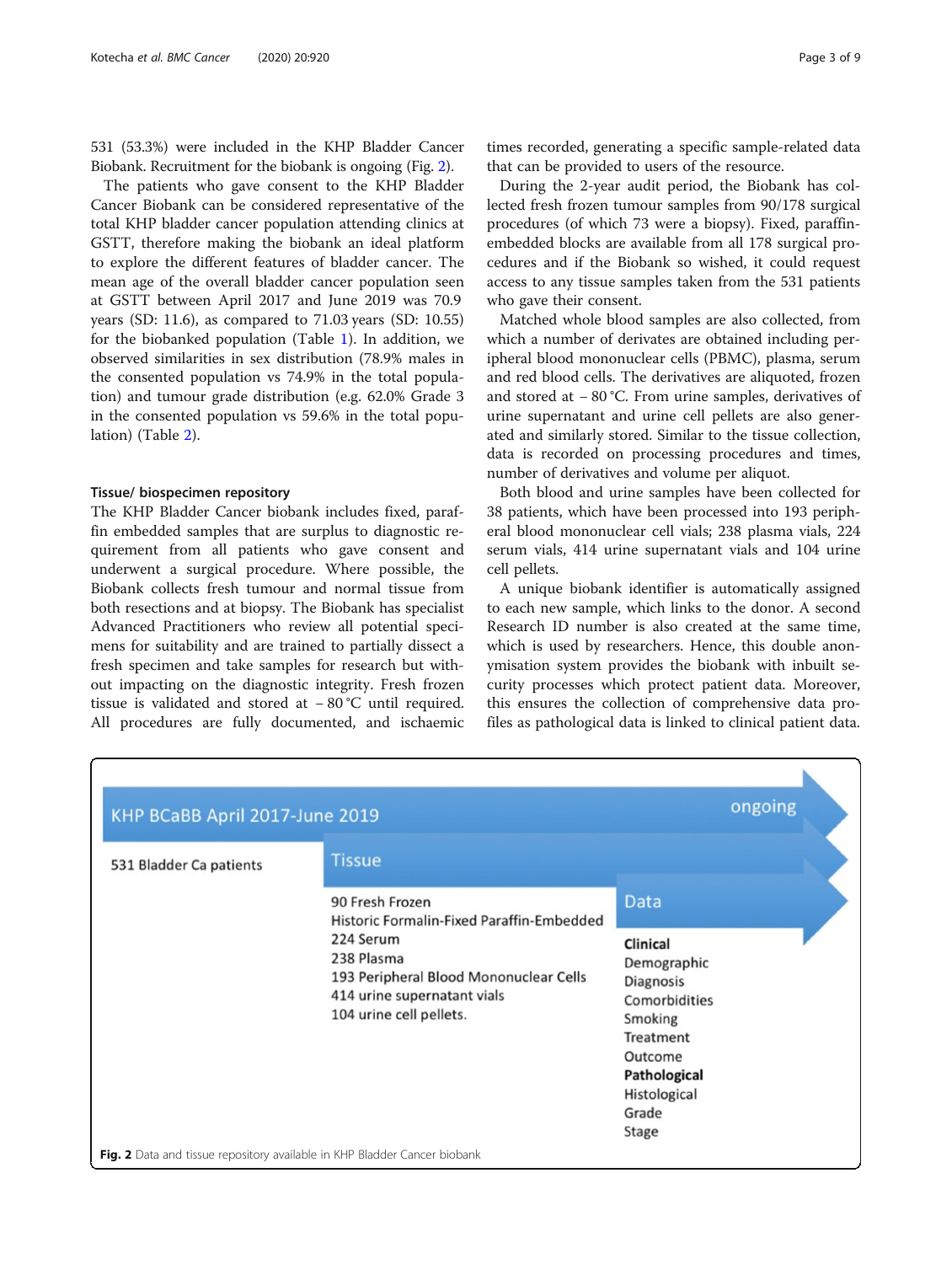<span id="page-3-0"></span>Table 1 Demographic information of KHP Bladder Cancer Biobank from April 2017-June 2019

| Variable                                         | Consented ( $n = 531$ ) | $\%$    |
|--------------------------------------------------|-------------------------|---------|
| Age (years)                                      | 70.1 (SD: 11.6)         |         |
| < 40                                             | 11                      | 2.1     |
| $40 - 49$                                        | 16                      | 3.0     |
| $50 - 59$                                        | 61                      | 11.5    |
| $60 - 69$                                        | 132                     | 24.9    |
| $70 - 79$                                        | 194                     | 36.5    |
| $80 - 89$                                        | 110                     | 20.7    |
| $90 - 99$                                        | $\overline{7}$          | 1.3     |
| Gender                                           |                         |         |
| Female                                           | 112                     | 21.1    |
| Male                                             | 419                     | 78.9    |
| Ethnicity                                        |                         |         |
| British (White)                                  | 302                     | 56.9    |
| Any other White background                       | 28                      | 5.3     |
| Mixed background                                 | $\mathbf{1}$            | 0.2     |
| Asian background                                 | 8                       | 1.5     |
| Caribbean, African or Any other Black background | 9                       | 1.7     |
| Any other Ethnic Group                           | 5                       | 0.9     |
| Not Stated or Not Known                          | 178                     | 22.3    |
| Socioeconomic Status                             |                         |         |
| Low                                              | 419                     | 80.58   |
| Middle                                           | 17                      | 3.27    |
| High                                             | 69                      | 13.27   |
| Missing                                          | 15                      | 2.88    |
| Trial                                            |                         |         |
| Yes                                              | 32                      | 6.0     |
| No                                               | 499                     | 94.0    |
| Comorbidities                                    |                         |         |
| Mean number of comorbidities                     | 3.02 (SD:1.82)          |         |
| Hypertension                                     | 198                     | 37.3    |
| Diabetes                                         | 89                      | 16.8    |
| Other cancer                                     | 82                      | 15.4    |
| Hypercholesterolaemia                            | 80                      | 15.1    |
| Respiratory disease                              | 62                      | 11.7    |
| Cardiovascular disease                           | 62                      | 11.7    |
| Chronic Kidney Disease                           | 32                      | $6.0\,$ |
| Psychiatric Disorder                             | 23                      | 4.3     |
| Smoking                                          |                         |         |
| Yes                                              | 183                     | 34.5    |
| No                                               | 33                      | 6.2     |
| Unknown                                          | 315                     | 59.3    |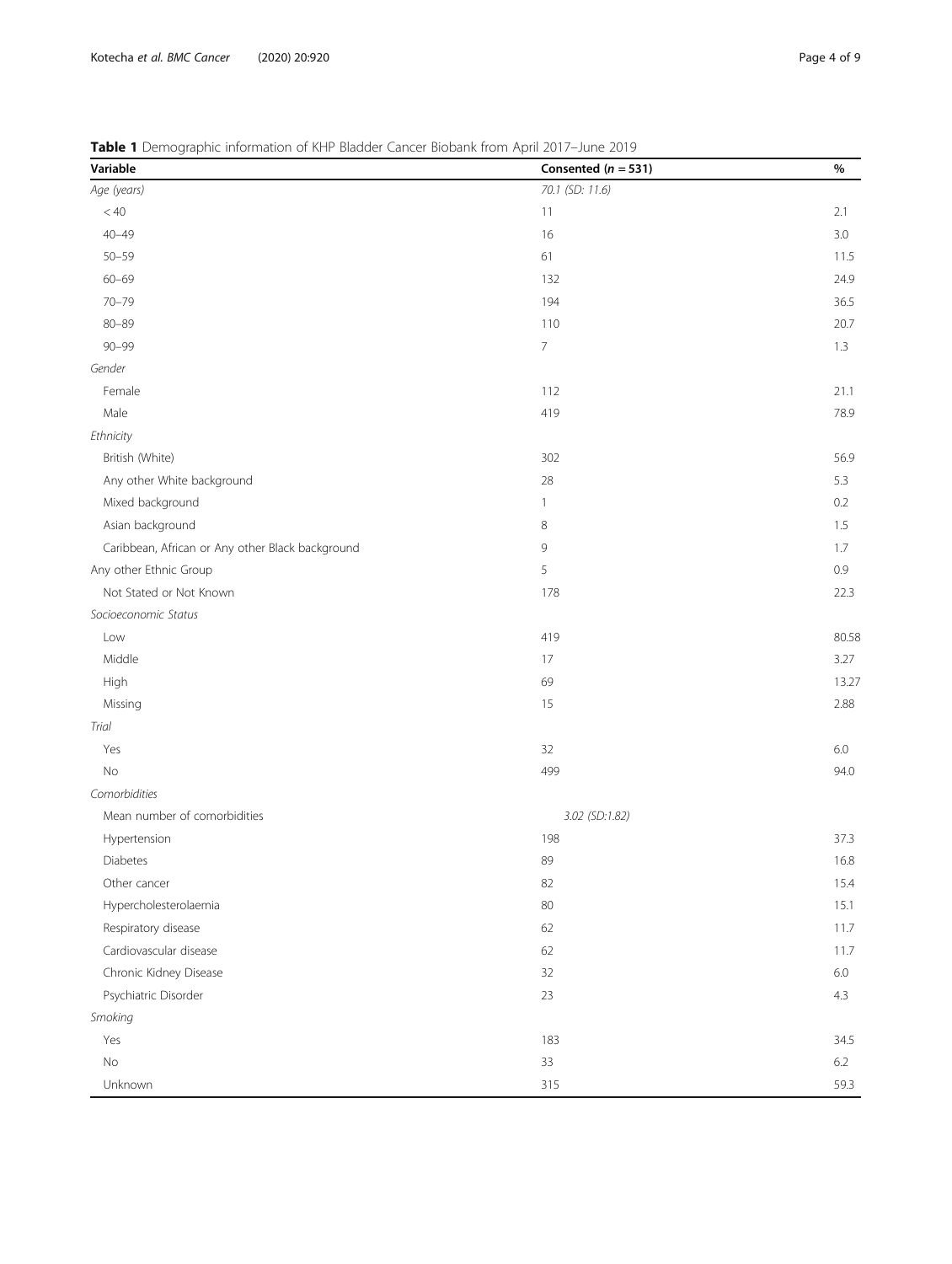# <span id="page-4-0"></span>Table 2 Clinical information (diagnosis and pathological) of KHP Bladder Cancer Biobank from April 2017-June 2019

| Clinical variable                   | Consented ( $n = 531$ ) | $\%$    |
|-------------------------------------|-------------------------|---------|
| <b>Diagnosis</b>                    |                         |         |
| New                                 | 342                     | 64.4    |
| Recurrence                          | 189                     | 35.6    |
| Histology                           |                         |         |
| Urothelial Cell Carcinoma           | 308                     | 58.0    |
| Papillary Urothelial Cell Carcinoma | 165                     | 31.1    |
| Squamous Cell Carcinoma             | $17\,$                  | 3.2     |
| Adenocarcinoma                      | $\overline{7}$          | $1.3\,$ |
| Micropapillary variant              | $\overline{7}$          | $1.3\,$ |
| Plasmacytoid variant                | $\mathsf 3$             | $0.6\,$ |
| Paraganglioma                       | $\overline{4}$          | $0.8\,$ |
| Papilloma                           | 1                       | $0.2\,$ |
| Small cell carcinoma                | 3                       | $0.6\,$ |
| Sarcomatoid                         | $\sqrt{2}$              | $0.4\,$ |
| Unknown                             | $\,8\,$                 | $1.5\,$ |
| Grade                               |                         |         |
| ${\mathsf G}1$                      | $38\,$                  | $7.2\,$ |
| G <sub>2</sub>                      | 125                     | 23.5    |
| G <sub>3</sub>                      | 329                     | 62.0    |
| Unknown                             | 39                      | $7.3\,$ |
| T stage                             |                         |         |
| Ta/Tis                              | 193                     | 36.3    |
| $\top 1$                            | 133                     | 25.0    |
| $\mathsf{T2}$                       | 106                     | 20.0    |
| T <sub>3</sub>                      | 65                      | 12.2    |
| $\mathsf{T}4$                       | 14                      | $2.6\,$ |
| Unknown                             | 20                      | $3.8\,$ |
| N stage                             |                         |         |
| ${\sf N0}$                          | 485                     | 91.3    |
| N1                                  | 24                      | 4.5     |
| N2                                  | $22\,$                  | 4.1     |
| M stage                             |                         |         |
| M <sub>0</sub>                      | 502                     | 94.5    |
| M1                                  | 29                      | 5.5     |
| Lymphovascular invasion             |                         |         |
| Yes                                 | 42                      | $7.9\,$ |
| $\rm No$                            | 489                     | 92.1    |
| <b>TURBT</b>                        |                         |         |
| Yes                                 | 428                     | 80.6    |
| $\rm No$                            | 103                     | 19.4    |
| <b>Surgery</b>                      |                         |         |
| Yes                                 | 261                     | 49.2    |
| $\rm No$                            | 270                     | 50.8    |
| Chemotherapy                        |                         |         |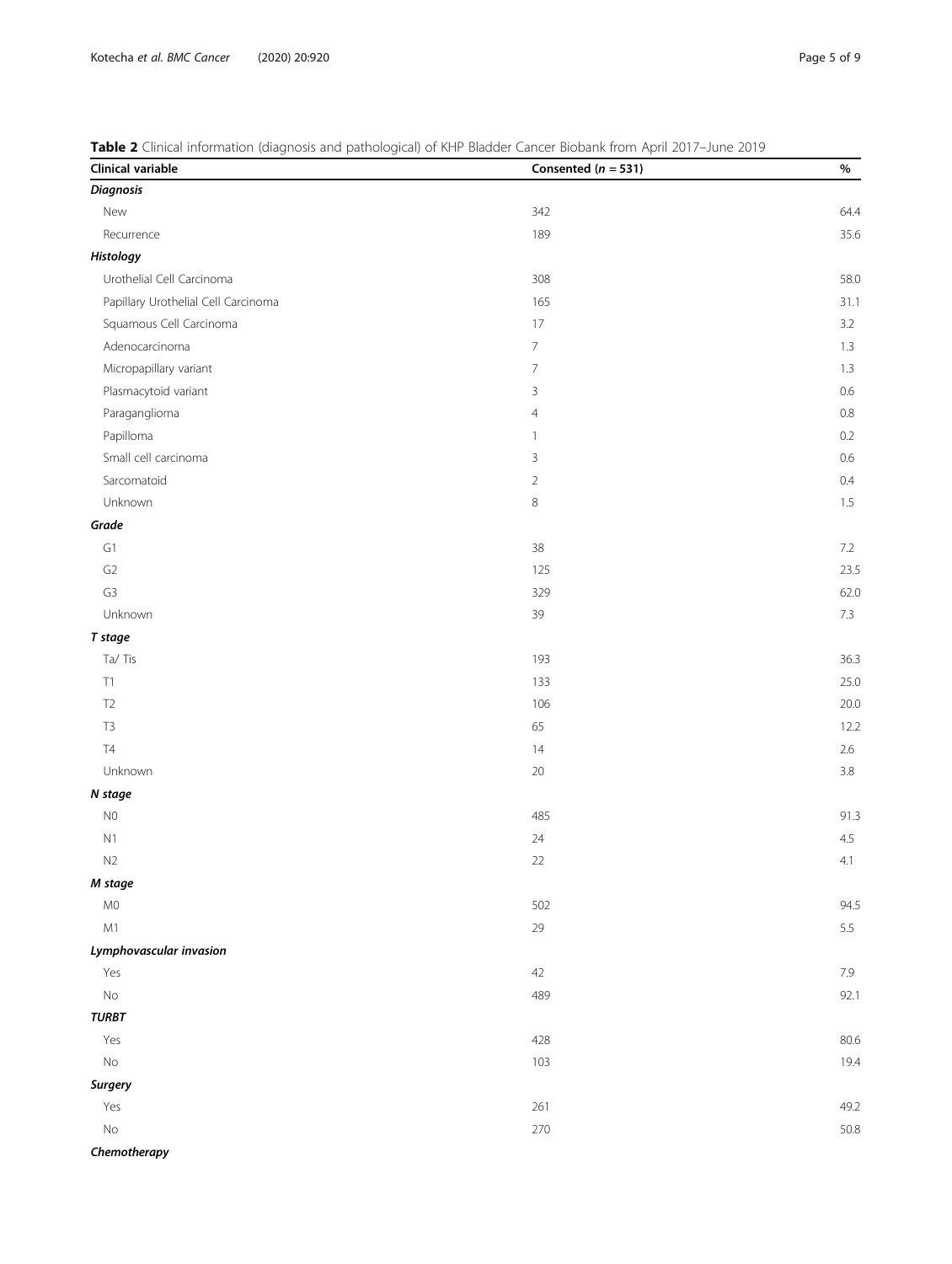|  | Table 2 Clinical information (diagnosis and pathological) of KHP Bladder Cancer Biobank from April 2017-June 2019 (Continued, |  |
|--|-------------------------------------------------------------------------------------------------------------------------------|--|
|--|-------------------------------------------------------------------------------------------------------------------------------|--|

| Clinical variable                             | Consented ( $n = 531$ ) | $\%$    |
|-----------------------------------------------|-------------------------|---------|
| Neoadjuvant                                   | 37                      | 7.0     |
| Adjuvant                                      | 30                      | 5.6     |
| Chemotherapy                                  | $20\,$                  | 3.8     |
| Palliative                                    | 6                       | 1.1     |
| Neoadjuvant and adjuvant                      | $\overline{2}$          | 0.4     |
| None                                          | 436                     | 82.1    |
| Radiotherapy                                  |                         |         |
| Yes                                           | 47                      | 8.9     |
| No                                            | 484                     | 91.1    |
| <b>Intravesical Therapy</b>                   |                         | $0.0\,$ |
| Yes                                           | 180                     | 33.9    |
| Di Stasi                                      | $76\,$                  | 14,3    |
| <b>BCG</b>                                    | 62                      | 11.7    |
| Mitomycin                                     | 33                      | 6.2     |
| BCG and mitomycin in different occasions      | $\overline{7}$          | 1.3     |
| Di Stasi and mitomycin in different occasions | $\mathbf{1}$            | 0.2     |
| Other                                         | $\mathbf{1}$            | 0.2     |
| <b>No</b>                                     | 351                     | 66.1    |
| <b>Intravesical Therapy Failure</b>           |                         |         |
| Yes                                           | 35                      | 6.6     |
| Poorly tolerated                              | 10                      | 1.9     |
| $\rm No$                                      | 6                       | 1.1     |
| Unknown                                       | 129                     | 24.3    |
| Not applicable                                | 351                     | 66.1    |
| <b>Laser ablation</b>                         |                         |         |
| Yes                                           | 9                       | 1.7     |
| $\rm No$                                      | 522                     | 98.3    |
| <b>Immunotherapy</b>                          |                         |         |
| Yes                                           | 17                      | 3.2     |
| No                                            | 514                     | 96.8    |

#### Data repository

All the data obtained has been collected from either GSTT Electronic Patient Records or Cancer Information System, contributing to the demographic (Table [1](#page-3-0)) and clinical (Table [2\)](#page-4-0) database of the Biobank.

An overview of demographic and clinic-pathological data collected for the Biobank (Table [3](#page-6-0)) is outlined below in more detail.

#### **Demographics**

Demographic information includes age, gender, ethnicity and postcode (Table [1](#page-3-0)). Currently, the cohort comprises of 62.1% White, 1.5% Asian, 1.7% Black, 1.1% Mixed or other ethnic groups. The ethnic background of 178 patients (33.5%) is not stated or not known. Postcode provides an opportunity to obtain information about the social deprivation index of the patients. We observed similarities in socioeconomic status (SES) between those who gave consent to the biobank and the GSTT total bladder cancer population (80.6% of low socioeconomic status in the consented population vs 82.6% in the total population).

In addition, baseline information of the biobanked patients also provides data on comorbidities and smoking history [[6\]](#page-7-0), as the latter is a known risk factor for bladder cancer (Table [2\)](#page-4-0).

Finally, in the demographic database we also collect data about trial participation. Of the 531 patients in the biobank, 32 (6%) are currently also enrolled in a clinical trial.

# Clinical information

Diagnostic information includes whether the bladder cancer diagnosis was new or recurrent, tumour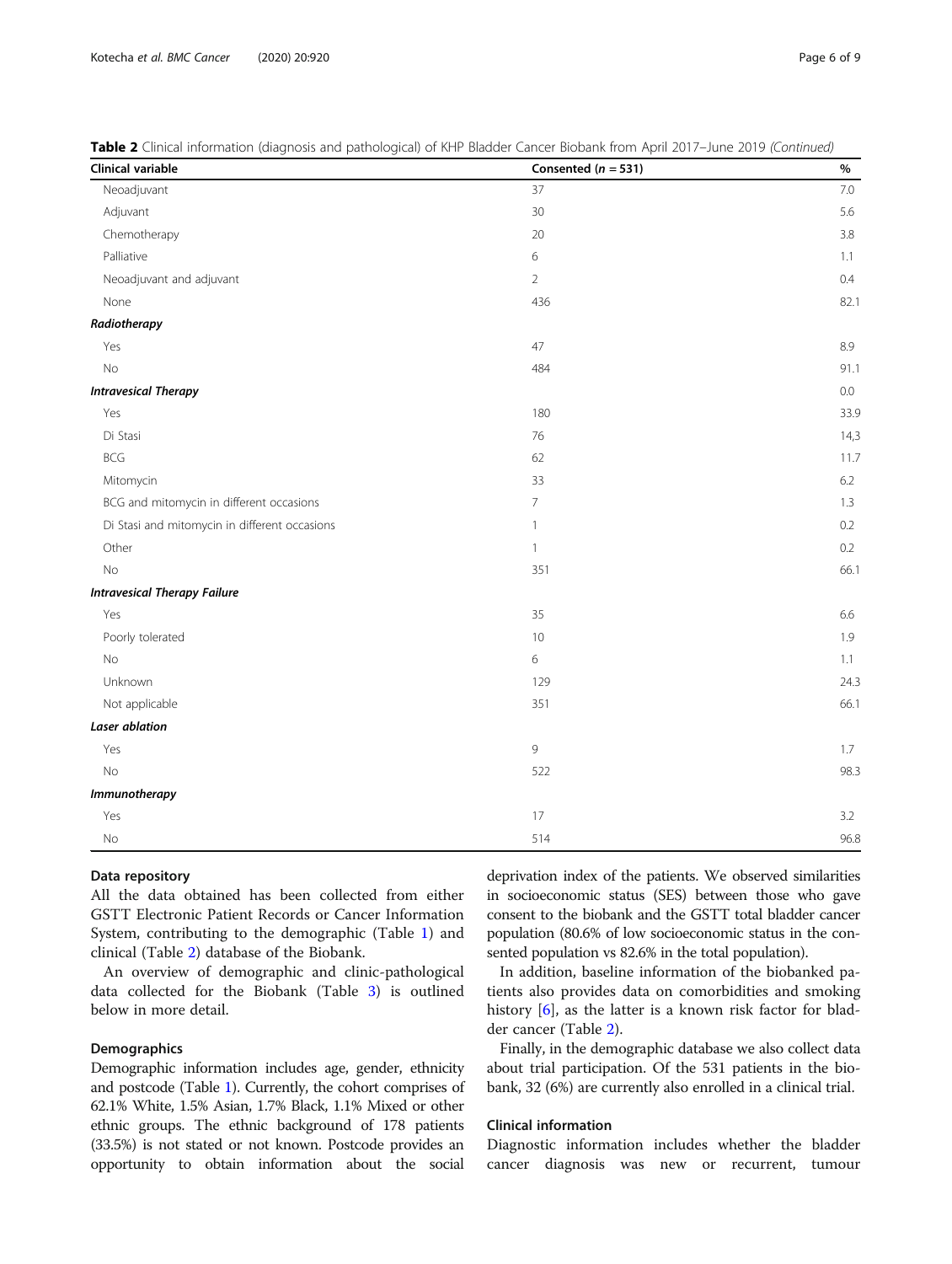| <b>Basics</b>                     | Sample size                      | 997                                                                                                                                                                                                                                                                                  |
|-----------------------------------|----------------------------------|--------------------------------------------------------------------------------------------------------------------------------------------------------------------------------------------------------------------------------------------------------------------------------------|
|                                   | Patients consented 531           |                                                                                                                                                                                                                                                                                      |
|                                   | Number of<br>variables           | 21                                                                                                                                                                                                                                                                                   |
|                                   | Involvement in<br>clinical trial | Yes, No                                                                                                                                                                                                                                                                              |
| Demographics                      | Age                              |                                                                                                                                                                                                                                                                                      |
|                                   | Gender                           | Male, Female                                                                                                                                                                                                                                                                         |
|                                   | Ethnicity                        |                                                                                                                                                                                                                                                                                      |
|                                   | Inclusion in<br>Clinical Trial   | Yes, No                                                                                                                                                                                                                                                                              |
|                                   | Comorbidities                    | Hypertension, Diabetes, Other cancer, Hypercholesterolaemia, Respiratory disease, Cardiovascular disease,<br>Chronic Kidney Disease, Psychiatric Disorder                                                                                                                            |
|                                   | Smoking                          | Yes, No, Unknown                                                                                                                                                                                                                                                                     |
| Bladder cancer<br>characteristics | Diagnosis                        | New, Recurrent                                                                                                                                                                                                                                                                       |
|                                   | Histology                        | Urothelial Cell Carcinoma, Papillary Urothelial Cell Carcinoma, Squamous Cell Carcinoma, Adenocarcinoma,<br>Micropapillary variant, Plasmacytoid variant, Paraganglioma, Papilloma, Small cell carcinoma, Sarcomatoid,<br>Unknown                                                    |
|                                   | Grade                            | G1, G2, G3                                                                                                                                                                                                                                                                           |
|                                   | TNM stage                        |                                                                                                                                                                                                                                                                                      |
|                                   | Lymphovascular<br>invasion       | Yes, No                                                                                                                                                                                                                                                                              |
|                                   | <b>TURBT</b>                     | Yes, No                                                                                                                                                                                                                                                                              |
|                                   | Surgery                          | Cystoprostatectomy, Cystectomy, Nephrouretectomy, Uretectomy, Nephrouretectomy and<br>cystoprostatectomy, Cystectomy and ureterectomy, Diverticulectomy, Nephrouretectomy and cystectomy,<br>Nephrouretectomy and partial cystectomy, Ureterostomy, Urethrectomy, Exenteration, None |
|                                   | Chemotherapy                     | Neoadjuvant, Adjuvant, Chemotherapy, Palliative, Neoadjuvant and adjuvant, None                                                                                                                                                                                                      |
|                                   | Radiotherapy                     | Yes, No                                                                                                                                                                                                                                                                              |
|                                   | Intravesical<br>therapy          | Di Stasi, BCG, Mitomycin, BCG and mitomycin in different occasions, Di Stasi and mitomycin in different<br>occasions, Other, None                                                                                                                                                    |
|                                   | Intravesical<br>therapy failure  | Yes, No                                                                                                                                                                                                                                                                              |
|                                   | Laser ablation                   | Yes, No                                                                                                                                                                                                                                                                              |
|                                   | Immunotherapy                    | Yes, Poorly tolerated, Unknown, No, Not Applicable                                                                                                                                                                                                                                   |

<span id="page-6-0"></span>Table 3 Overview of demographic and clinical information collected

histology, Grade, TNM staging and lymphovascular invasion (Table [2](#page-4-0)). A total of 35.6% patients in the biobank had a recurrent disease. In terms of histology, 89.1% patients had urothelial cell carcinoma, of which 31% were papillary urothelial cell carcinoma. Further details can be found in Table [2](#page-4-0) and, as described above, the biobank population is representative of total bladder cancer population.

In addition to diagnostic information, the Bladder Cancer Biobank also contains treatment data that can be linked to samples (Table [2](#page-4-0)). For instance, 49.2% of patients had undergone a radical cystectomy.

#### Utility and discussion

The biobank provides a valuable resource for research. As an example, we have outlined one of the ongoing studies below.

# Phenotyping γδ T cells in bladder cancer- results from a pilot study

A recent analysis of over 18,000 tumour transcriptomes found a γδ T cell transcription signature to be strongly associated with a positive prognosis in human cancers [[7\]](#page-7-0). γδ T cells have also been implicated in responses to Bacillus Calmette-Guerin (BCG) therapy of non-muscle invasive bladder cancer [\[8](#page-7-0), [9](#page-8-0)]. However, studies in muscle-invasive bladder cancer have been limited. This project, which was approved by the Bladder Biobank Access Committee, uses a grid culture method to expand and isolate lymphocytes from tumour and paratumoural tissue samples selected by the Biobank from fresh cystectomy specimens. Matched blood and urine samples from bladder cancer patients are also collected by research nursing staff and processed by the biobank which supplies cell suspensions for downstream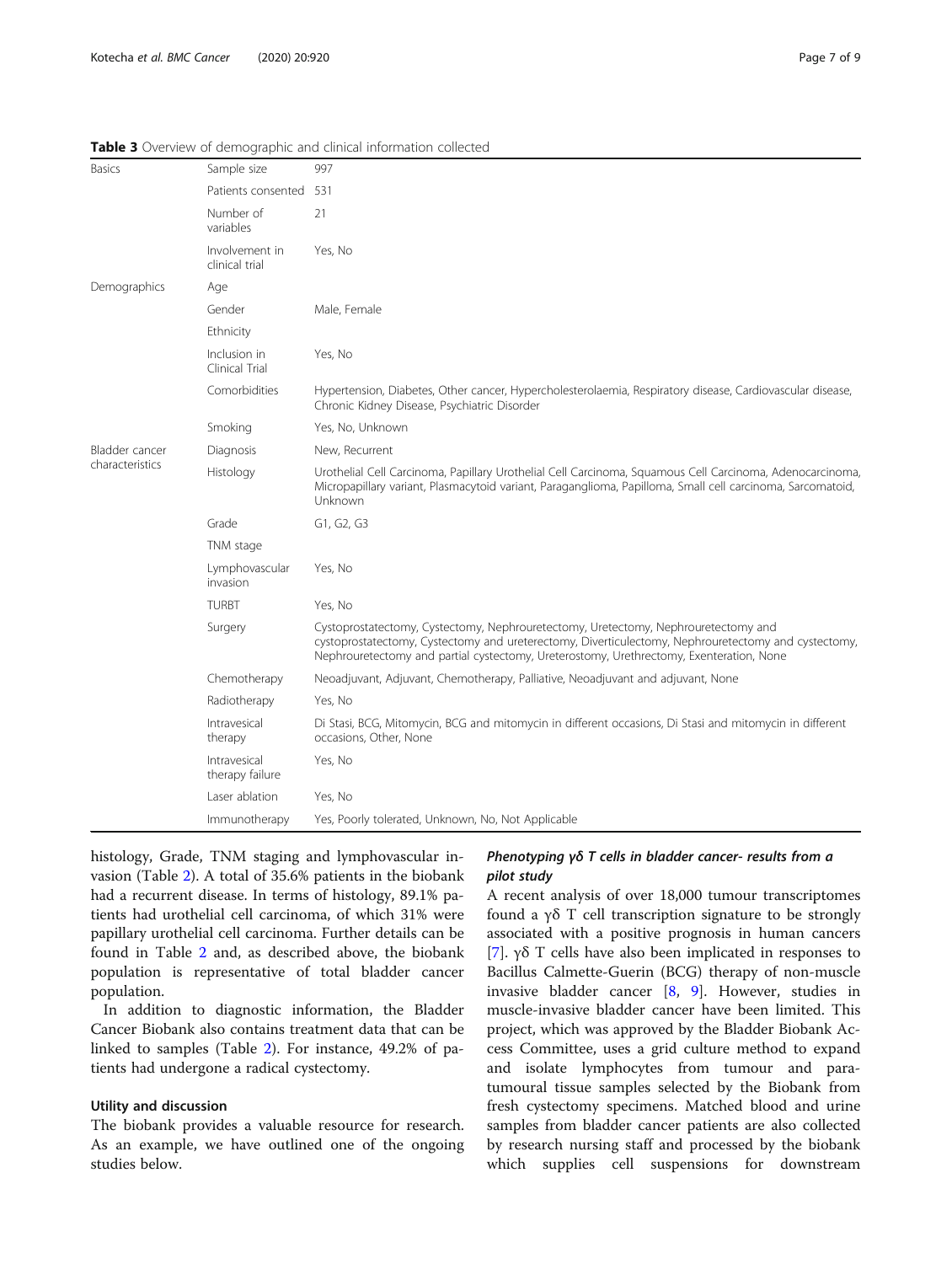<span id="page-7-0"></span>phenotyping. The presence and phenotype of γδ T cells in bladder cancer and their associations with clinical features and outcomes are currently being examined and preliminary data has already been presented [\[10](#page-8-0)].

An additional arm of the project examines matched urine and blood samples from patients undergoing Bacillus-Calmette Guerin therapy for non-muscle invasive bladder cancer and these samples are also processed through the Biobank. Thus far, results show a γδ T cell compartment in tumour and para-tumoural tissue with carcinoma in situ affecting γδ T cell representation in both areas. Para-tumoural tissue also shows a stage related relationship with an increased percentage of γδ T cells in para-tumoural tissue surrounding higher stage tumours.

### Strengths and weakness

The KHP Bladder Cancer Biobank is a novel and valuable resource. Its size and depth allow the linkage of biospecimens and clinical data across the patient treatment journey with multidisciplinary input from both oncology and urology specialties. As detailed, the biobank is largely representative of the overall bladder cancer population of South East London. Despite this, currently a large proportion of bladder cancer patients diagnosed or treated at Guy's Hospital are not consented to the biobank; however, this provides a further valuable opportunity to increase the sample size and tissue resources in the future. The Biobank is a resource to be utilised and can be accessed by any academic or commercial establishment who has a valid research question. Potential applicants are encouraged to apply through the KHP Cancer Biobank website.

### Conclusions

The KHP Bladder Cancer Biobank has assembled a comprehensive data repository, which is demographically and clinically representative of the total bladder cancer population in the Guy's and St Thomas Trust catchment area. With a rich data and tissue repository, the Biobank is a valuable resource for future translational research.

#### Abbreviations

BC: Bladder Cancer; KHP: King's Health Partners; TWiC: Trials within cohort study; PBMC: Peripheral blood mononuclear cells; GSTT: Guy's and St Thomas' NHS Foundation Trust; SES: Socioeconomic Status; BCG: Bacillus Calmette-Guerin

#### Acknowledgements

The authors are grateful to all sample and data donors who participated in the KHP BCaBB Biobank.

#### Authors' contributions

Study design: PK, CM, CG, MVH. Statistical analysis and interpretation: PK, CM, MVH. Manuscript preparation: PK, CM, MJ, MVH. Critical review of manuscript: PK, CM, CG, MJ, DE, DJ, SR, SH, FC, HW, AH, MK, RN, RT, SM, JR, MVH. All authors read and approved the final manuscript.

#### Funding

This work was partly supported by the Dianne and Graham Roberts Charitable Foundation. The funder did not play any role in the study design, collection, analysis or interpretation of data, or in the drafting of this paper. For further information, please contact Charlotte Moss: [charlotte.moss@kcl.ac.uk](mailto:charlotte.moss@kcl.ac.uk)

#### Availability of data and materials

The KHP Bladder Cancer Biobank welcomes requests from academic and commercial collaborators who have a valid health research request. Initially, an Access application form is completed which is reviewed by a dedicated Access committee within King's Health Partners who approve or reject applications according to predefined criteria.. All requests are dealt within a timely manner, with a response received usually within 2 weeks. Once approved, relevant costings for the samples are drawn up and agreed with the collaborators. More information about the Biobank and application process can be found on: <https://www.khpbiobank.co.uk/>

#### Ethics approval and consent to participate

The KHP Cancer biobank meets the current laws and ethical guidelines associated with tissue collection and use for research. This includes having a Human Tissue Authority licence (reference 12121) and a favourable opinion from the East of England – Cambridge East Research Ethics Committee (REC Ref 18/EE/0025). No administrative permissions and/or licenses were acquired by our team to access the data used in our research.

#### Consent for publication

Not applicable.

#### Competing interests

Mieke Van Hemelrijck is a member of the editorial board for the BMC Cancer journal.

#### Author details

<sup>1</sup>Translational Oncology & Urology Research (TOUR), School of Cancer and Pharmaceutical Sciences, King's College London, Guy's Hospital, 3rd Floor Bermondsey Wing, London SE1 9RT, UK. <sup>2</sup>Department of Oncology, Guy's and St Thomas' NHS Foundation Trust, London, UK. <sup>3</sup>King's Health Partners Cancer Biobank, School of Cancer and Pharmaceutical Sciences, King's College London, London, UK. <sup>4</sup> Department of Urology, Guy's and St Thomas' NHS Foundation Trust, London, UK.

#### Received: 5 May 2020 Accepted: 18 September 2020 Published online: 25 September 2020

#### References

- Wong MCS, Fung FDH, Leung C, Cheung WWL, Goggins WB, Ng CF. The global epidemiology of bladder cancer: a joinpoint regression analysis of its incidence and mortality trends and projection. Sci Rep. 2018;8(1):1129.
- 2. Bessa A, Maclennan S, Enting D, Bryan R, Josephs D, Hughes S, et al. Consensus in bladder Cancer research priorities between patients and healthcare professionals using a four-stage modified Delphi method. Eur Urol. 2019;76(2):258–9.
- 3. London City Council. London government directory. 2016; Available at: [http://directory.londoncouncils.gov.uk/.](http://directory.londoncouncils.gov.uk/) Accessed 10 Dec 2019.
- 4. Wylie H, Cahill F, Santaolalla A, Moss CL, Enting D, Amery S, et al. Graham Roberts study protocol: first 'trials within cohort study' for bladder cancer. BMJ Open. 2019;9(9):e029468.
- 5. King's College London. Biobank Regulation. 2019; Available at: [https://www.](https://www.khpbiobank.co.uk/) [khpbiobank.co.uk/.](https://www.khpbiobank.co.uk/) Accessed 18 Jan 2020.
- 6. Rink M, Crivelli JJ, Shariat SF, Chun FK, Messing EM, Soloway MS. Smoking and bladder Cancer: a systematic review of risk and outcomes. Eur Urol Focus. 2015;1(1):17–27.
- 7. Gentles AJ, Newman AM, Long Liu C, et al. The prognostic landscape of genes and infiltrating immune cells across human cancers HHS public access author manuscript. Nat Med. 2015;21(8):938–45. [https://doi.org/10.](https://doi.org/10.1038/nm.3909) [1038/nm.3909](https://doi.org/10.1038/nm.3909).
- 8. Honda S, Sakamoto Y, Fujime M, Kitagawa R. Immunohistochemical study of tumor-infiltrating lymphocytes before and after intravesical bacillus Calmette-Guerin treatment for superficial bladder cancer. Int J Urol. 1997; 4(1):68–73 [http://ovidsp.ovid.com/ovidweb.cgi? T=JS&PAGE=reference&D=](http://ovidsp.ovid.com/ovidweb.cgi?%20T=JS&PAGE=reference&D=emed4&NEWS=N&AN=1997089461) [emed4&NEWS=N&AN=1997089461](http://ovidsp.ovid.com/ovidweb.cgi?%20T=JS&PAGE=reference&D=emed4&NEWS=N&AN=1997089461).